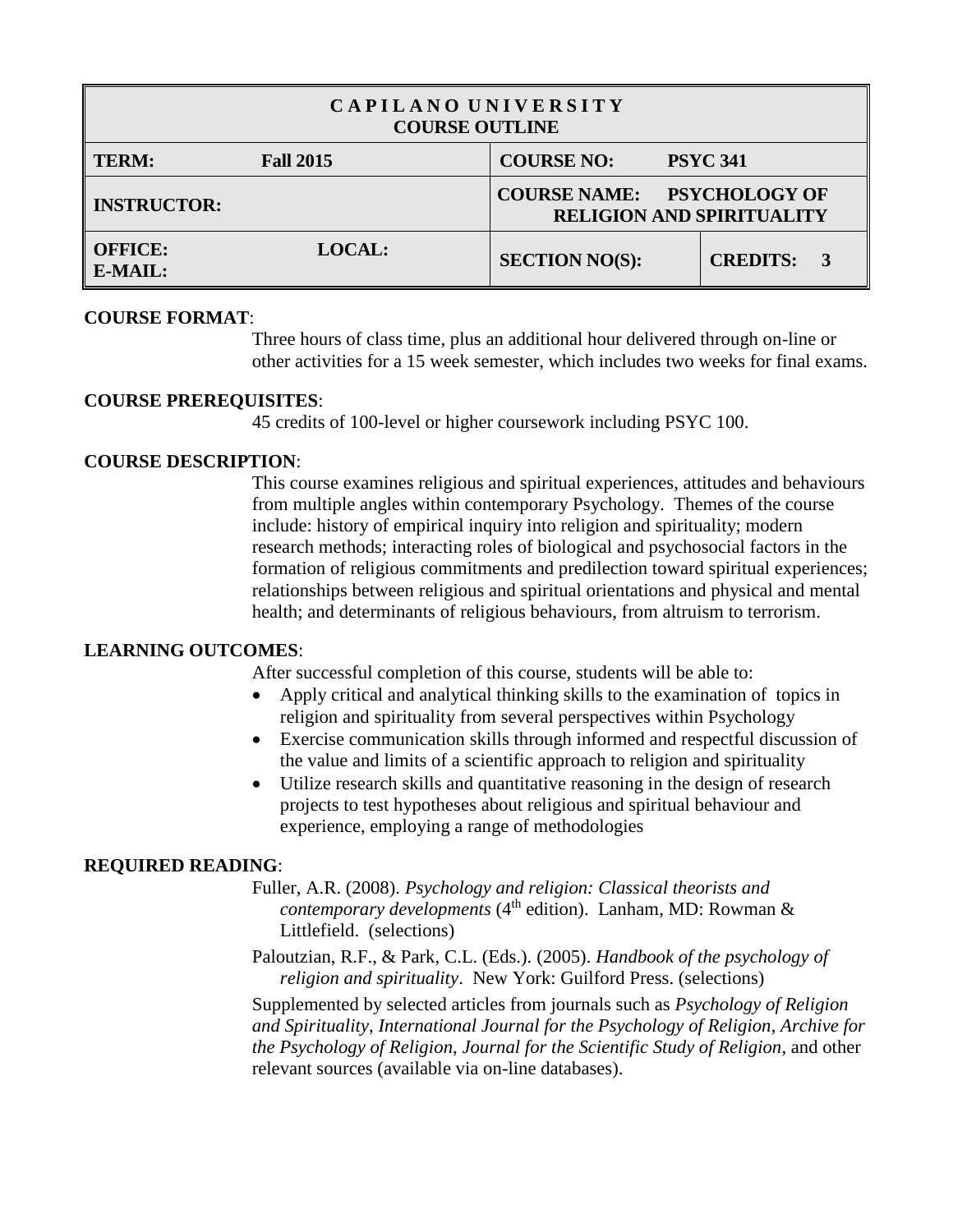#### **RECOMMENDED READING:**

Hood, R.W., Hill, P.C., & Spilka, B. (2009). *The psychology of religion: An empirical approach* (4<sup>th</sup> edition). New York: Guilford Press.

James, W. *The varieties of religious experience*. (there are many editions of this classic)

*Psychology of Religion Newsletter* (American Psychological Association Division 36), available on-line.

## **COURSE CONTENT**:

#### Lecture Topics include:

- Week 1: Introduction and Overview
- Week 2: Existential and Historical Background
- Week 3: Pioneers in Psychology of Religion 1: James and Freud
- Week 4: Pioneers in Psychology of Religion 2: Jung and Maslow
- Week 5: Evolutionary and Biological Aspects
- Week 6: Spiritual Experiences 1: Spontaneous Experiences
- Week 7: Spiritual Experiences 2: Induced Experiences
- Week 8: Alternative Psychologies 1: The Example of Western Esotericism
- Week 9: Religious Conversion and Spiritual Transformation
- Week 10: Personality Factors in Religion and Spirituality
- Week 11: Religion, Spirituality and Health
- Week 12: Social Psychology of Religious Organizations
- Week 13: Alternative Psychologies 2: The Example of Tibetan Buddhism
- Weeks 14/15: Exam Period

## Student Presentation Topics include:

Fundamentalism, Prejudice and Religious Violence; Altruism and Forgiveness; Drug-Induced Religious and Spiritual Experiences; Psychology of Prayers and Curses; Religion and Spirituality in Psychotherapy; Cults and Anti-Cults; Religious Apparitions; Glossolalia and Stigmata; Near Death Experiences; Psychology of Atheism.

## **COURSE ASSIGNMENTS**:

Midterm Exam: Surveying course content (readings and instructor-presented material) from the first part of the semester.

## Class Presentation and Essay:

Team presentations and individual essays on topics from an assigned list.

Final Exam: A cumulative exam based on the course content (readings, instructor-presented and student-presented material).

## Fourth Hour Activities:

Moodle site.